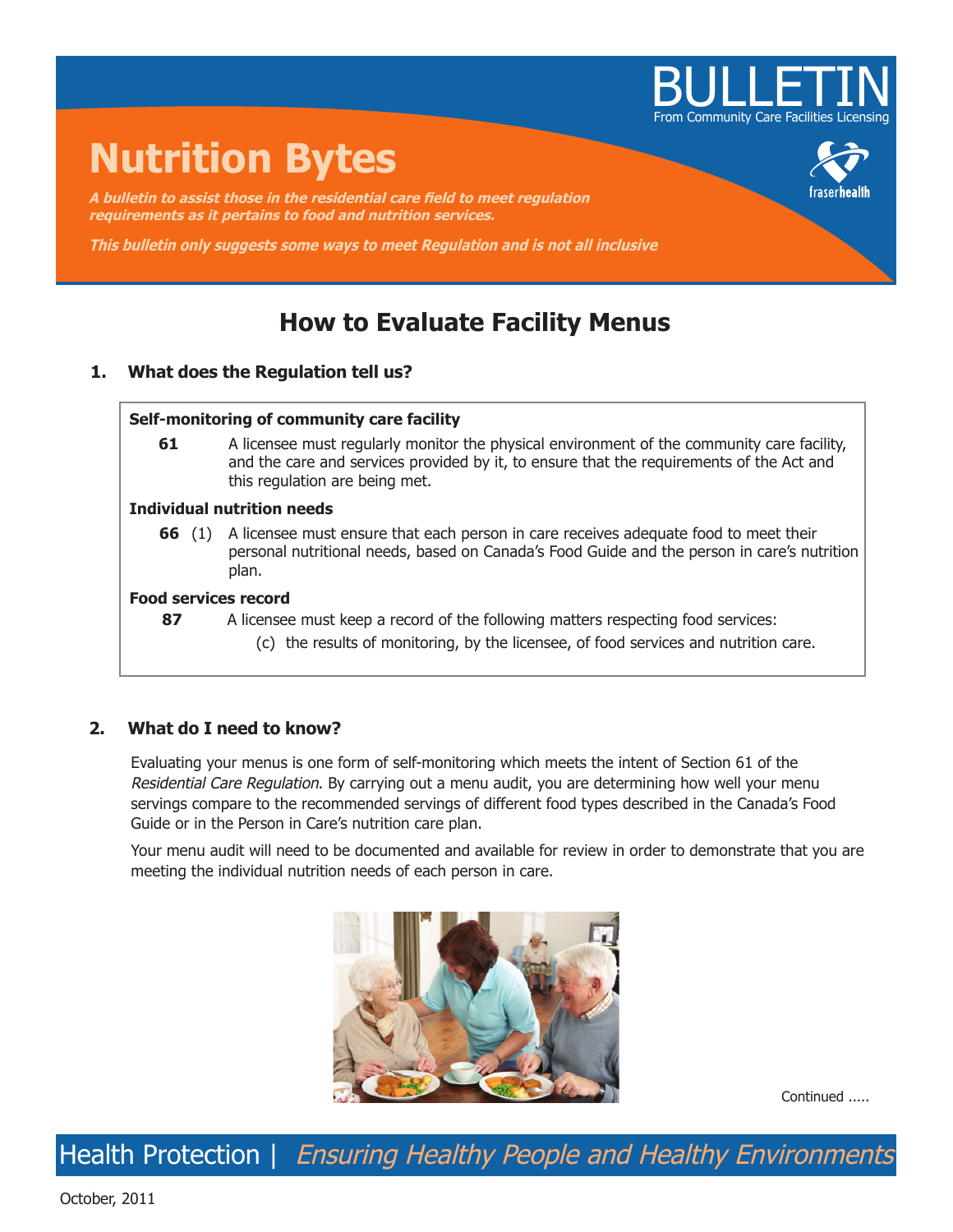

# **3. How do I know I am in compliance with these sections of the Regulation?**

Here are some examples of questions to ask in order to assess your compliance.

#### **Menu Evaluation**

- Is your menu audited using a tool such as the Menu Checklist found in the Meals and More Manual? The intent of an audit is to ensure that the nutritional needs of each person is met utilizing the Canada Food Guide and in accordance to their care plan.
- Is the menu reviewed annually and re-evaluated if there are changes made to the menu?
- If the menu audit shows that there are certain days lacking in Canada Food Guide servings, is a correction made?

#### **Meeting Individual Nutrition Needs**

Does your menu:

- Have a four (4) week cycle made up of healthy foods according to the Canada Food Guide?
- Include all food and beverages provided at meals and snacks?
- Include three (3) food groups per meal?
- Include two (2) snacks per day?
- Include two (2) food groups for each snack?
- Include any modifications for special diets such as Diabetic, Food Allergies, Different textures of food and/or other needs of the person in care?
- Include any menu substitutions?

Are recipes made available to staff in order that:

- There is consistency in the final product regardless of which staff member is cooking the meal?
- There is adequate quantity for the number of people you are serving?
- Consistent and appropriate portion sizes per person are provided?
- Modifications are listed on a recipe or menu item such as for special diets?
- Staff know what is needed to plan their shopping appropriately?

#### **Foodservice Records**

- Are the records of the menu audit/evaluation kept for up to one year?
- Are the audits readily available if requested by Licensing?

# **4. Scenario: A Licensee Meets Regulation Requirements**

Sunshine Residence, a community living home has one person in care who is on a general regular diet. They will be receiving two new admissions who each have different dietary needs. One person in care requires a diabetic diet, and one requires a minced diet. The Manager realizes that the menu needs to be reviewed and modified to accommodate these different dietary needs. Both new persons in care have been



Continued .....